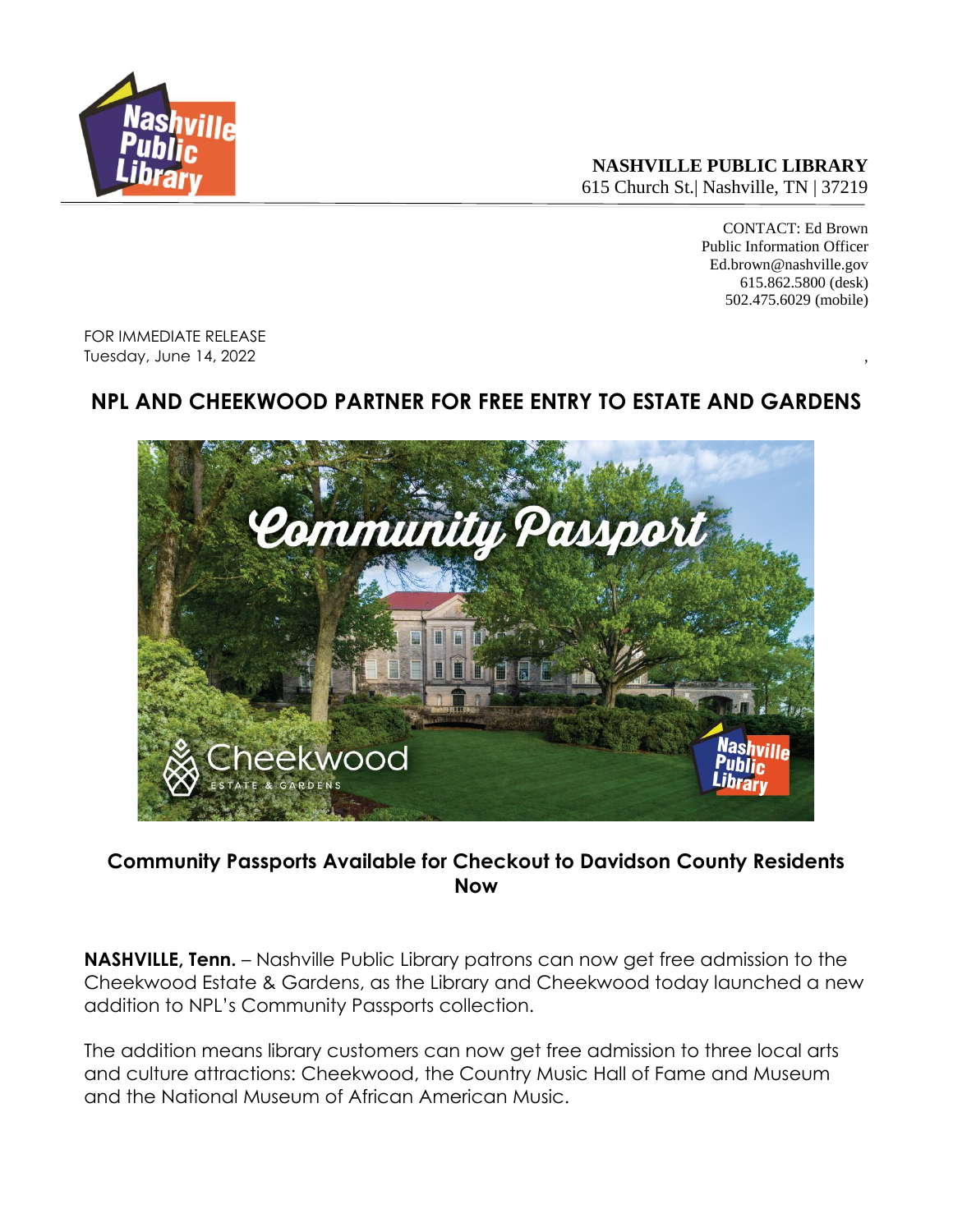"We're thrilled by this partnership, and more importantly, for the opportunity it offers to Davidson County residents," said Kent Oliver, director of NPL. "Cheekwood is one of Nashville's most beautiful attractions. We're pleased to offer library customers even more than they might expect as part of their patron experience as we help even more people experience Cheekwood for themselves."

"Cheekwood is so excited to be a part of the Nashville Public Library's Community Passport program and we look forward to welcoming new visitors throughout the summer," said Jane O. MacLeod, President/CEO of Cheekwood.

The passport to Cheekwood offers free admission for up to 2 adults and 2 children and is good for regular admission.

## **How to Check Out a Cheekwood Passport**

Patrons can visit the Library's website to place a hold on their passport and pick them up from [any NPL location.](https://library.nashville.org/locations)

Check outs are valid for up to seven days, with no renewals available. Once the passports are used, customers can check them out again at their leisure.

The passports can be used during Cheekwood's [normal business hours](https://cheekwood.org/buy-tickets/) and are good for up to two adults and two children to visit the gardens and Cheekwood Mansion. Passports do not grant entry to any after-hours or special events.

To qualify for the passports, customers must have an NPL card and be a resident of Davidson County. Users can [apply for a card online](https://library.nashville.org/get-card) or in person at [any of NPL's 21](https://library.nashville.org/locations)  [locations.](https://library.nashville.org/locations)

To learn more about NPL's Community Passports collection, users should [visit NPL's](https://library.nashville.org/services/community-passports)  [website.](https://library.nashville.org/services/community-passports)

## **About Nashville Public Library**

With more than 2 million books, movies and music items to choose from, plus great programming and resources to improve early and adult literacy, STEAM, ESL and other key skills, NPL is Nashville's gateway to some of the best resources our city has to offer. Every year, across our 21-location system, thousands of visitors discover how our library lives up to our philosophy: at NPL, books are only half the story.

## **About Cheekwood Estate & Gardens**

With its intact and picturesque vistas, Cheekwood is distinguished as one of the leading Country Place Era estates in the nation. Formerly the family home of Mabel and Leslie Cheek, the 1930s estate, with its 30,000-square-foot Mansion and 55-acres of gardens, today serves the public as a botanical garden, arboretum, and art museum with furnished period rooms and galleries devoted to American art from the 18th to mid-20th centuries. The property includes 13 distinct gardens including the Blevins